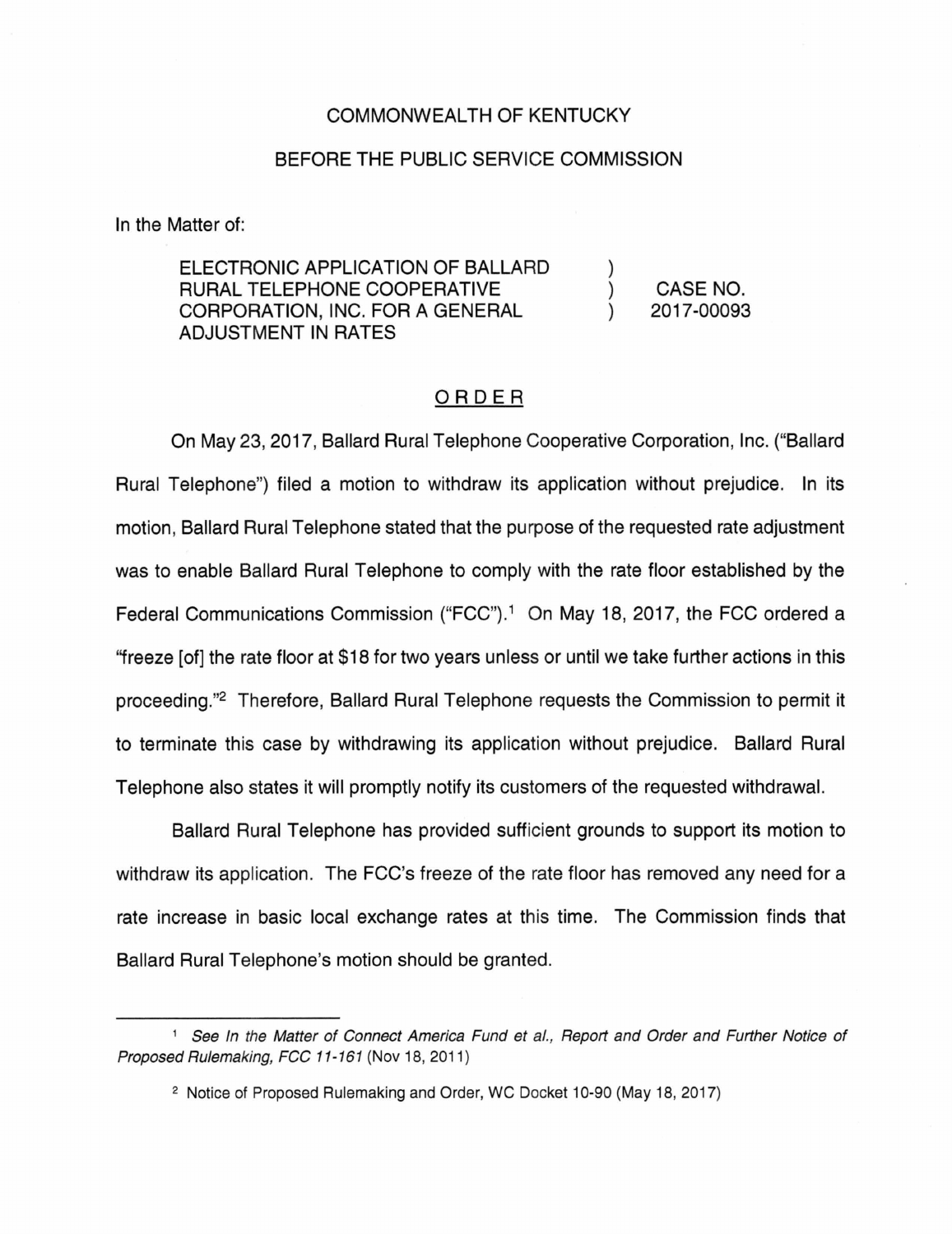IT IS THEREFORE ORDERED that:

1. Ballard Rural Telephone's request to withdraw its application without prejudice is granted.

2. This case is closed and removed from the Commission's docket.

By the Commission



ATTEST:

 $f_{\rm b}$ 

Executive Director